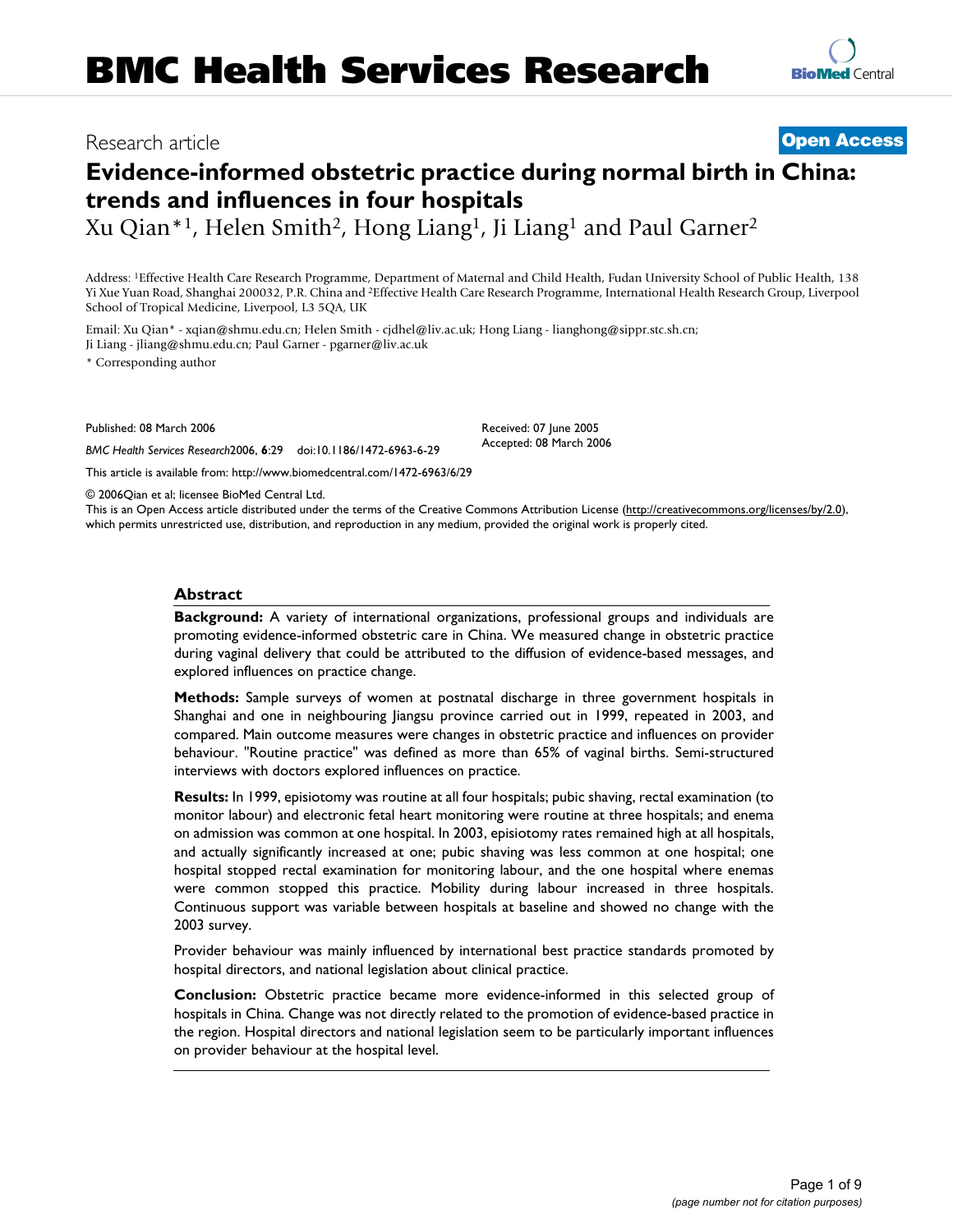# **Background**

Evidence-based practice is widely promoted, but actual obstetric practice is often not evidence-informed. Research has shown large practice variations across facilities in the same country in China [1], South Africa [2] and the UK [3]; in particular, unnecessary obstetric procedures during normal birth are common and may actually be increasing in some countries [4-6]. Increased numbers of reliable summaries of scientific evidence globally has improved knowledge, but there remains a shortfall in uptake and use of this information [2]. Obstetricians continue to implement practices such as routine episiotomy that have been shown to be harmful, and fail to implement those with demonstrable benefit [1,2]. In addition, global Caesarean rates are increasing, probably as a result of women's preference [7-9].

Shanghai has the highest rate of institutional deliveries in China, and reached almost 100% in 2002 [10]. As hospital data are not routinely available, we measured indicators of evidence-informed obstetric practice in three hospitals in Shanghai and one in neighbouring Jiangsu province in 1999 using exit interviews: 70% or more of women experiencing normal birth in three of the four hospitals were subject to three practices that were not evidence-informed (pubic shaving, rectal examination, and episiotomy). Most women did not receive companionship during labour (shown by research to be effective); delivered lying down (other positions may be more effective) and none received pain relief [1]. For these measured indicators, then, practice was not generally research informed; in addition, the procedures cause the woman unnecessary discomfort and increase the cost of service provision [11].

The literature on changing clinician behaviour and practice is vast and many interventions, underpinned by social, organisational and management theories, have been evaluated [12,13]. Although individual interventions demonstrate some success when implemented on their own (for example using opinion leaders to promote use of evidence-informed guidelines) [14], change strategies that use more than one intervention appear to have a greater effect on practice [15]. Recent research suggests the uptake of research findings into routine practice is a chaotic and unpredictable process [16,17], and strategies that use dissemination and diffusion can promote evidenceinformed practice via formal and informal mechanisms [18] that help localise decision-making [19].

The 1999 study was part of a range of activities around promotion of using systematic reviews to inform obstetric practice nationally in China and locally in Shanghai (table 1). Some were initiated by international agencies, some as part of the Effective Health Care Programme supported by DFID, and some by Professor Qian Xu as president of the women's health care division of the China Preventive Medicine Association. In the light of these policy and dissemination initiatives, we sought indicators of change in policy by examining change in clinical practice since the initial study in 1999, and explored potential influences on provider behaviour. In particular, we sought evidence that the multilateral initiatives or the local dissemination activities were perceived to influence practice.

# **Methods**

### *Study sites*

We repeated our sample surveys of practice at the same four hospitals as the 1999 study. In 1999, the hospitals had been purposefully selected to represent best practice and with national training institution responsibilities at different levels of service: a specialist (university-affiliated) hospital, a city Maternal and Child Health (MCH) hospital, an urban district hospital, and a rural county hospital. Average deliveries per month at these hospitals in 2003 was: 250 (specialist); 550 (MCH); 40 (district); and 150 (county). The baseline paper provides further details about the study sites [1]. As data on delivery procedures is not routinely available, we surveyed women using exit interviews after delivery.

**Table 1: National and local Shanghai initiatives to promote evidence-based obstetric care from 1999**

3. The women's health care division of China Preventive Medicine Association (CPMA):

<sup>1.</sup> Women's Peace Hospital launched the Chinese version of the WHO Reproductive Health Library containing systematic reviews and commentaries.

<sup>2.</sup> The World Health Organization (WHO) and UNICEF promotion of mother- friendly initiatives, to support a wellness model of maternity care to improve birth outcomes and substantially reduce costs which had reliable evidence as a base [39].

<sup>▪</sup> emphasised humane care and the reduction of interventions during childbirth through their national academic conference in Guangzhou in 2002 [40]

<sup>▪</sup> developed the Advanced Learning Support in Obstetrics (ALSO) training program in China to help obstetricians grasp the latest knowledge and skills; the ALSO textbook has been translated into Chinese [41]

<sup>▪</sup> initiated a project in 13 maternal and child health hospitals in 6 cities to support normal birth and promote evidence-based obstetric care that is humane and women-friendly [42].

<sup>4.</sup> Evidence from systematic reviews in reproductive health were summarized and translated, to recommend change to service providers, by researchers at Fudan University School of Public Health [43].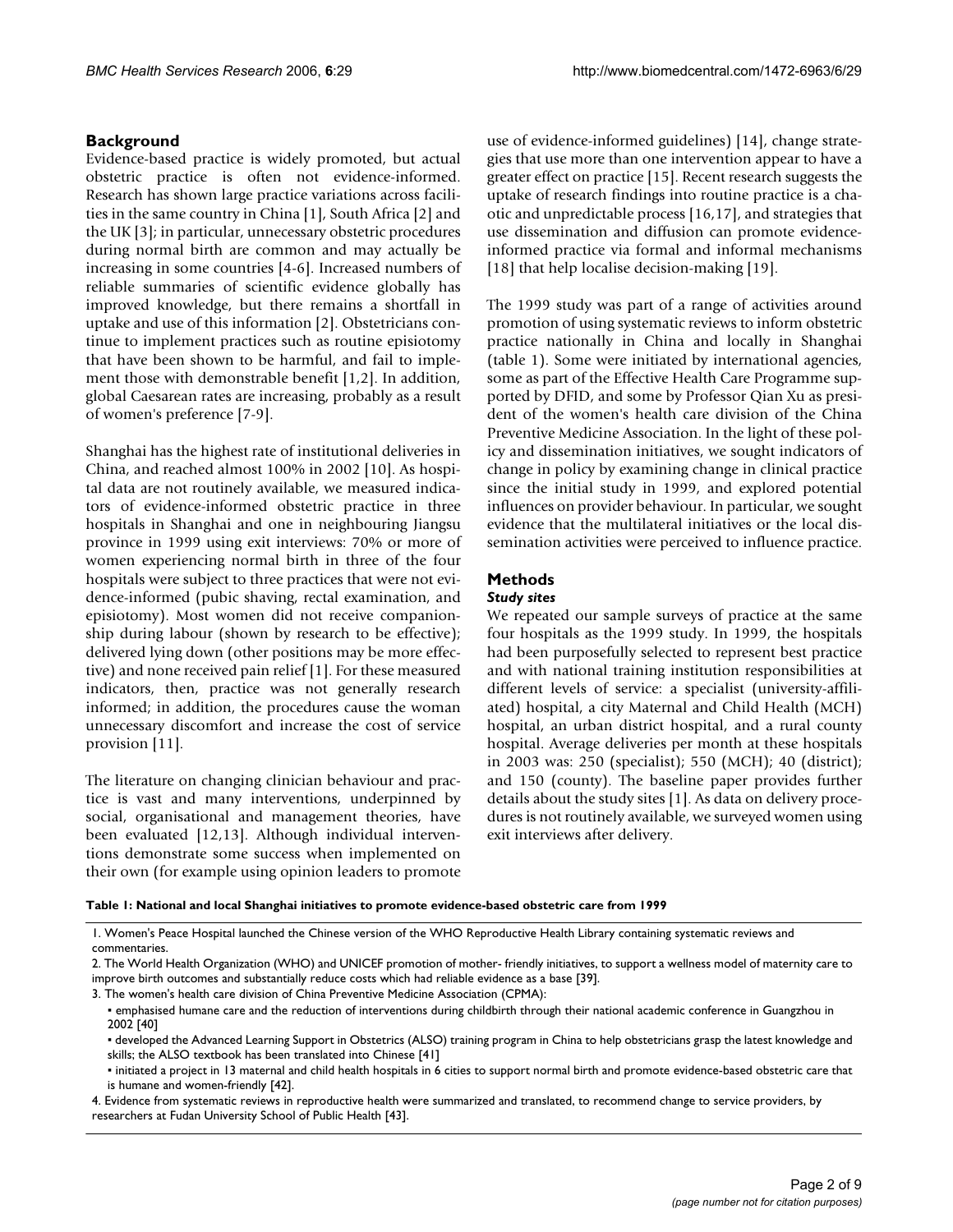There were small changes in the organisation of care at the hospitals during the study period (1999–2003); medical accident legislation for special examinations and operative procedures was introduced in 2002 [20], and the head of obstetrics changed at the county and specialist hospitals.

### *Indicator practices*

The study examined selected obstetric practices where there is reasonable evidence of benefit or harm from systematic reviews published on the WHO Reproductive Health Library. Systematic reviews show there is insufficient evidence to recommend routine pubic shaving [21], enemas [22] and episiotomy [23]; these practices cause discomfort, may be harmful and would not be routine in evidence-informed practice. Other practices such as continuous support for women during childbirth [24], nonsupine position for delivery [25] and mobility during labour [26] demonstrate benefits to women and infants, and evidence-informed practice would promote their adoption. For the purpose of this study and based on local hospital policy, "continuous support during labour" is defined as presence of a husband, friend, family member or caregiver provided by the hospital; and "mobility" refers to women being able to walk freely whilst in the labour room. We documented practice rates using exit interviews with women, verified by checking patient notes, and asked explicitly about provider views of these procedures using semi structured interviews.

# *Exit interviews*

We conducted exit interviews at all sites using the same methods and questionnaire as the 1999 study [1]. 711 postpartum women with no serious obstetric complications were interviewed consecutively from November 2002 – July 2003; those who had experienced adverse birth outcomes (for example, perinatal death, abnormal baby) were not approached. Women were asked about use of the indicator practices, mode of delivery, and their views on the childbirth environment. Trained senior medical students visited the four hospitals each day over the study period to interview women due for discharge that day. Verbal consent was obtained from all participants; 5% of women refused to be interviewed, mainly because they did not want to be disturbed. As in the baseline survey, practice rates were determined by interviewing women and verified by hospital notes (for practices that are routinely recorded). The exit interview schedule was piloted with 10 women to ensure the questions were correctly understood, and note audit forms tested to ensure accurate recording. Hospital notes were complete at all study sites; procedures used in the delivery room are routinely recorded by staff on a structured form with tick boxes.

#### *Semi-structured interviews*

Providers were interviewed about changes in policy, guidelines and service provider's function during the four years, their views about Caesarean section rates, interventions during childbirth (listed in table 4), constraints to good practice, and opportunities for changing practice. We purposefully selected 24 providers for interview; to ensure all levels of staff were included in the sample we interviewed three doctors (one senior, one junior and the doctor in charge) and three midwives (one senior, one junior and the midwife in charge) at each hospital. We arranged a convenient time for the interview with each provider, and none refused to participate. Researchers from MCH department of the School of Public Health, Fudan University, conducted all interviews, which lasted between 30–50 minutes and were tape-recorded. Verbal consent was obtained, and confidentiality was explained to all respondents.

# *Data analysis*

Data from exit interviews were double entered, checked and analysed using Epi Info [27], and we analysed a merged database of baseline and follow-up data using SPSS [28]. We used the Students t test to compare participants' age, and Chi2 to determine any difference between participant characteristics and practice rates from 1999– 2003. As women often did not know when the decision for Caesarean section was made, and as this decision influences most of the procedures being measured, we only report on indicator practices for women who had a vaginal birth (including vacuum and forceps delivery).

Data from semi-structured interviews were transcribed and analysed manually using methods of the Framework approach [29]. First LH compared written notes and the recorded version to make the data complete, and then listed all emergent questions, topics and concepts in a conceptual framework. LH and QX used this framework to code each transcript, then summarised the findings according to key categories and translated the summary into English. QX, HS, LH then discussed the summarised findings in light of their different disciplinary backgrounds (medicine, social science and public health), explored perspectives that deviated from the identified categories by referring back to the original transcripts for clarification, and came to a consensus on the main themes emerging from the dataset. We present typical quotes to illustrate participant views and perspectives.

# *Ethical approval*

The study was approved by Fudan University Institutional Review Board (IRB00002408, FWA00002399).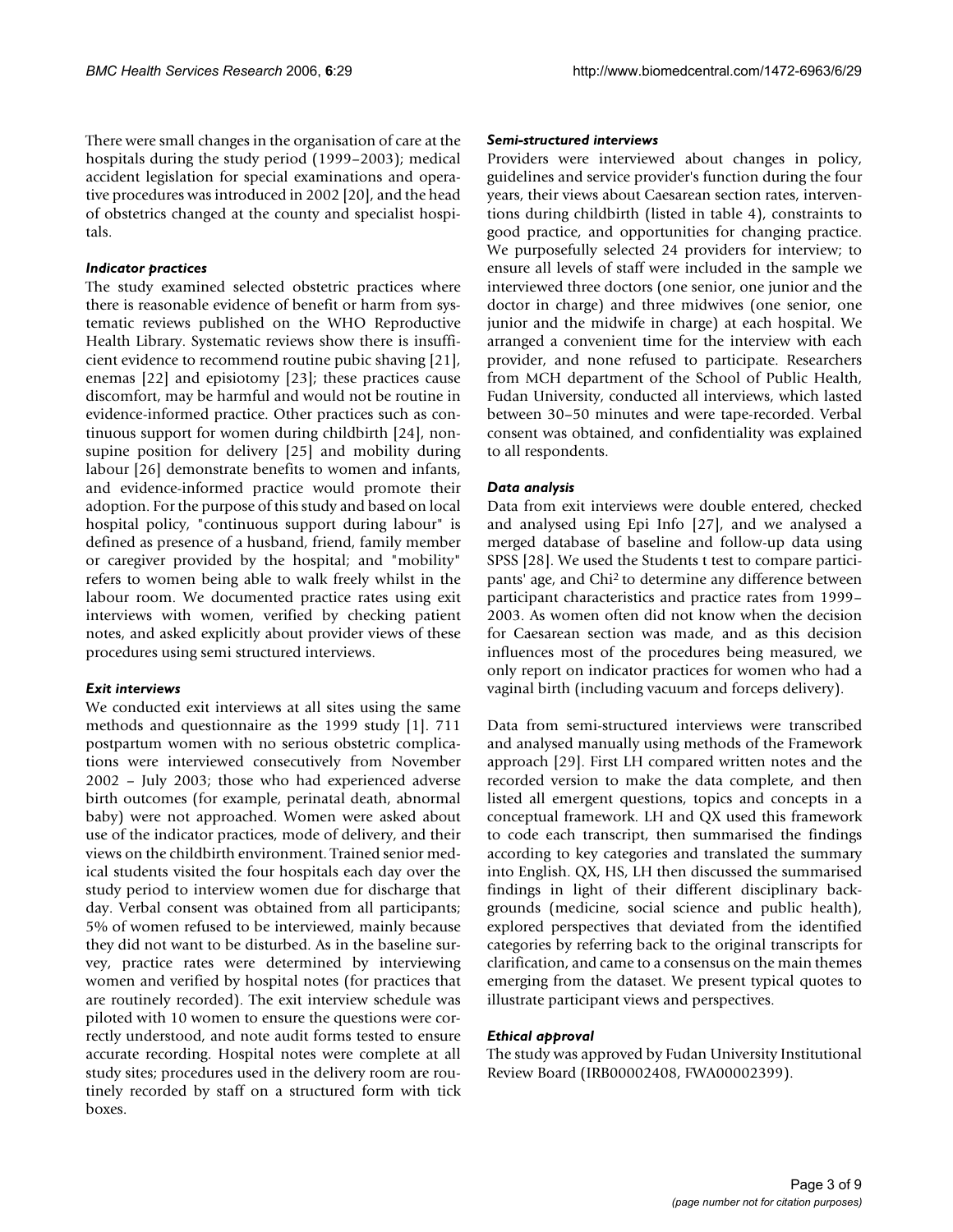|                                        | Specialist     |                | <b>City MCH</b> |                | <b>District</b> |                | County         |                |
|----------------------------------------|----------------|----------------|-----------------|----------------|-----------------|----------------|----------------|----------------|
|                                        | 1999           | 2003           | 1999            | 2003           | 1999            | 2003           | 1999           | 2003           |
| N                                      | 150            | 162            | 150             | 160            | 150             | 228            | 149            | 161            |
| Mean age $\pm$ SD                      | $28.2 \pm 4.6$ | $27.9 \pm 3.9$ | $27.7 \pm 3.6$  | $27.9 \pm 3.9$ | $28.5 \pm 4.9$  | $27.9 \pm 4.7$ | $24.5 \pm 2.7$ | $24.3 \pm 3.5$ |
| High school education <sup>†</sup> (%) | 19 (79)        | 126(78)        | 130 (87)        | 151(94)        | 116(77)         | 164(72)        | 40 (27)        | 48 (30)        |
| First delivery (%)                     | 32 (88)        | 147(91)        | 143(95)         | 155 (97)       | 139 (93)        | 196 (86)       | 139 (93)       | 145(90)        |
| Self payment (%)*                      | 59 (39)        | 71 (44)        | 39 (26)         | 46 (29)        | 77 (51)         | 129(57)        | 122(82)        | 142 (88)       |

#### **Table 2: Characteristics of participants by study site in 1999 and 2003**

† Women who had completed education up to age 18.

\*Payment of hospital fees out of pocket rather than via government, labour or medical insurance schemes

#### **Results** *Practice*

We conducted 711 exit interviews with women across the four hospitals, and their characteristics are shown in table 2. Most were primigravidae (related to the one-child family planning policy); women at the rural county hospital tended to be younger, less educated, and uninsured. In comparison to the 1999 data, characteristics of the women were similar, with a higher percentage of women in the three urban hospitals covered by insurance schemes, and 88% of the women at the rural county hospital paying out of pocket fees [1]. Caesarean section rate was high and ranged from 70% at the district hospital through to 28% at the county hospital; and the pattern was similar in 1999 (table 3).

#### *Evidence-informed practice indicates "avoid as routine"*

In 1999, practices that were routine (defined as more than 65% of vaginal births) during normal delivery and contrary to current evidence and international standards included episiotomy (all four hospitals); pubic shaving, rectal examination to monitor labour and electronic fetal heart monitoring (3 hospitals); and enema on admission was common in the district hospital. In 2003 no changes were apparent for episiotomy at the specialist, district or county hospitals, but this procedure increased significantly at the city MCH hospital; pubic shaving declined from 100% to 45% at the city MCH hospital; rectal examination for monitoring labour was stopped at the specialist hospital; and enema use declined significantly from 54% to 3% in the district hospital where this was previously common practice. During the period, electronic fetal monitoring remained high at the urban hospitals, and, in the rural county hospital, increased from 1% to 27% (see table 4).

#### *Evidence-informed practice indicates "encourage as routine"*

In 1999, continuous support during labour was uncommon in the specialist and county hospitals and mobility during labour uncommon at the county hospital; for the district hospital, continuous support was widespread and mobility allowed in about half of the women. In 2003, continuous support showed little change in all facilities; mobility increased significantly at the specialist and city MCH hospitals, but declined significantly at the district hospital. Most births were in the supine position for all facilities, and this did not change.

# *Provider opinion of influences on their practice over four years*

We identified three main influences on provider practice from the semi-structured interviews with the providers.

#### *Hospital directors*

The hospital director communicating international practice standards to doctors and midwives was important in reducing pubic shaving at the city MCH hospital, where there is frequent collaboration and exchange with US hospitals and experts. The director explained,

*"over the last three years we have many changes, every year, twice a year we invite experts from abroad to come to the hos-*

#### **Table 3: Pregnancy outcome in 1999 and 2003 by hospital in women surveyed**

|                          | Specialist |           | <b>City MCH</b> |         | District |          | County  |         |
|--------------------------|------------|-----------|-----------------|---------|----------|----------|---------|---------|
|                          | 1999       | 2003      | 1999            | 2003    | 1999     | 2003     | 1999    | 2003    |
| <b>Pregnancy outcome</b> |            |           |                 |         |          |          |         |         |
| N                        | 150        | 162       | 150             | 160     | ۱50      | 228      | 149     | 161     |
| Spontaneous vaginal (%)  | 60(40)     | 66 $(41)$ | 71(47)          | 88 (55) | 41(27)   | 68 (30)  | 99 (66) | 110(68) |
| Vacuum/forceps (%)       | 15 (10)    | 11(7)     | 11(7)           | 7(4)    | 0(0)     | 0(0)     | 6(4)    | 6(4)    |
| Elective CS (%)          | 41(27)     | 68 (42)   | 36(24)          | 45 (28) | 87 (58)  | 135 (59) | 28 (19) | 24(15)  |
| Emergency CS (%)         | 34 (23)    | 17(11)    | 32(21)          | 20(13)  | 22(15)   | 25(11)   | 16(11)  | 21(13)  |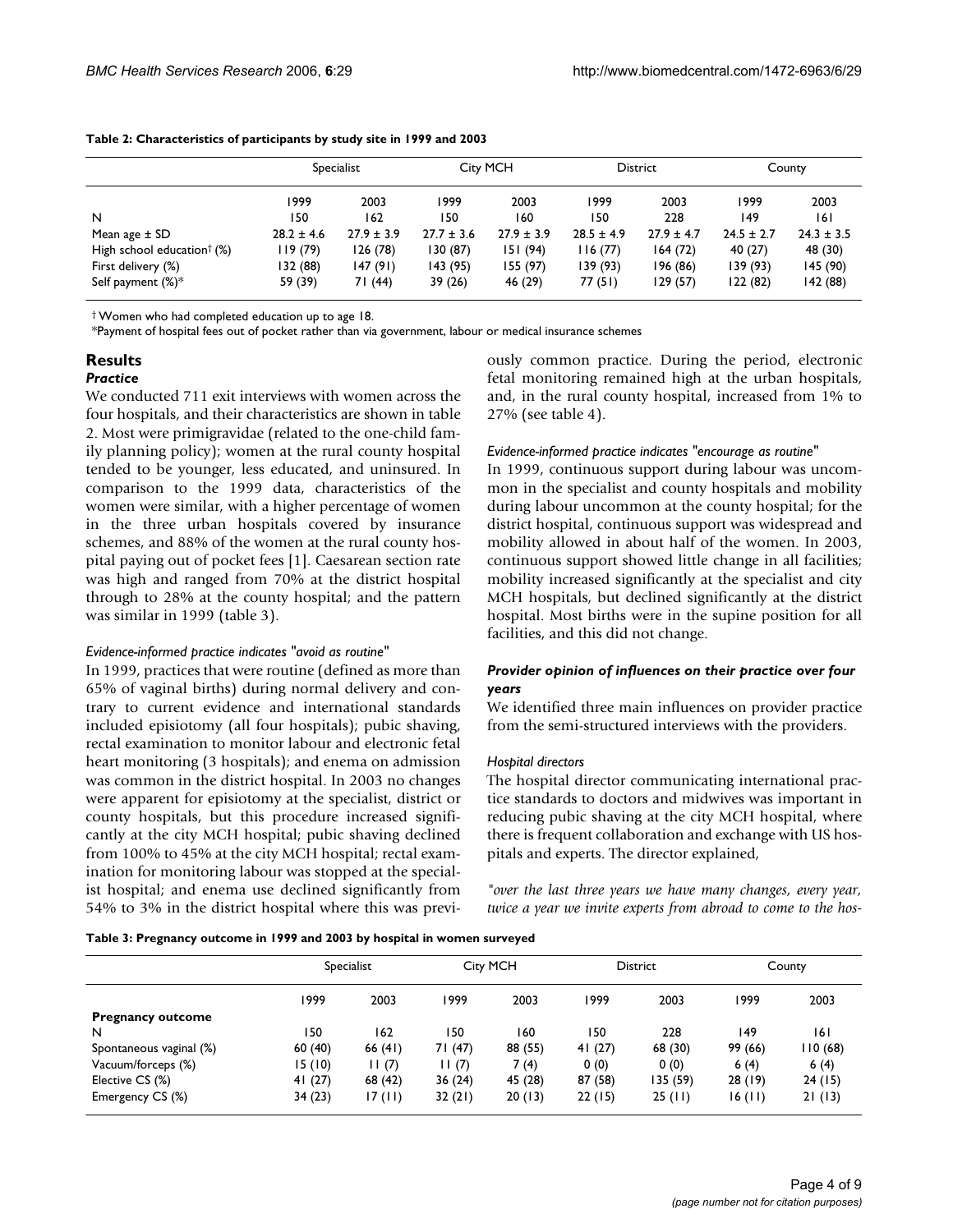*pital and we send many doctors abroad. The mutual exchange process opens the mind and this opinion is similar to what we were told three years ago – reducing interventions and promoting natural delivery"*.

Doctors and midwives mentioned that this contact had brought 'new opinions' and helped them to think about changing practice, as one midwife described,

*"the director told us that they [US hospital] don't advocate pubic shaving, enemas and so on, US experts bring us many new opinions. We should begin to adapt. Our director said we can try – if we don't shave, what will happen?"*

The midwife in charge explained that during the period of this study (1999–2003) the director of obstetrics had instigated a randomised controlled trial (in 2002) of women entering the labour room to determine the effects of shaving. She mentioned that the infection rate appeared to be no different among those who had been shaved and those who had not, so they had prepared to stop shaving all women.

At the specialist hospital, the hospital director's efforts to disseminate international practice standards appeared to be influential in changing the hospital policy for rectal examination; providers' comments suggested that advocacy by hospital 'leaders' had initiated change in the whole obstetric department. One doctor explained,

*"when I came to labour ward I was told I should do vaginal exam instead of rectal exam because now the antibiotics have good effect and they [doctors in the ward] feel that the vaginal examination is more accurate. The director told me these things, and I also feel like that. We use sterile gloves to perform vaginal examination and we have no problems"*.

The director of obstetrics commented,

*"the change was in fact due to the change of service providers' attitudes. In hospitals abroad, service providers all use vaginal examination. In our experience we thought vaginal examination was liable to infection; in fact rectal exam is dirty and often not accurate for assessing dilation, also women do not feel very comfortable. Otherwise when the woman is in labour the vagina is loose so they are more likely to accept vaginal exam. We found after the sterilization [staff awareness and use of sterile gloves] there was no higher infection rate so we changed it"*.

At the district hospital, the director's opinion seemed to be an important influence on the continued use of rectal examination:

*"rectal exam has been used for a long time and has become tradition. We also want to change it, but the vaginal exam requires strict sterilization [use of clean methods]. If it is not strict, then with more vaginal exams, more women will have fever"*.

She explained how she wanted to conduct a trial in her hospital to determine the effect, and suggested that,

*"if the result is similar for the two examinations then I can make changes, otherwise I don't want to change"*.

# *Medical regulation and municipal routines*

Providers frequently mentioned the recent enforcement of medical regulations as a contributing factor to changed practice. For example, episiotomy practice: at the city MCH hospital, use of episiotomy increased significantly between 1999–2003, despite implementation of a policy to 'protect the perineum'. Providers at this hospital explained that a restrictive policy was hard to implement as the 'Medical Accidents Punishing Regulations', introduced in 2002, categorise third degree perineal trauma as a medical accident. A doctor at the county hospital made similar comments:

*"the trend [for episiotomy] is increasing because of the fear of third degree tears, which run the risk of medical conflict, and under such pressure they will widen the implications for episiotomy"*.

Other doctors explained in more detail their fear of causing a 'medical accident', for example:

*"I think all primigravidae should have episiotomy. If you are sure the baby is small then episiotomy is not necessary, but if I don't do an episiotomy and the woman tears, then it is my mistake"*.

Providers often mentioned the need to follow municipal routines at hospital level, as well as awareness of medical regulation, as an important influence on practice. The director of obstetrics at the district hospital mentioned that following municipal routine was a key reason for reducing the use of enemas:

*"now the policy is to follow the municipal routine because of the risk of being sued"*.

A midwife at the county hospital described how she thought following municipal routines could help realise practice change across whole departments:

*"if only one person changes it will not have a big effect but if you do not follow the routine for a patient, then if something*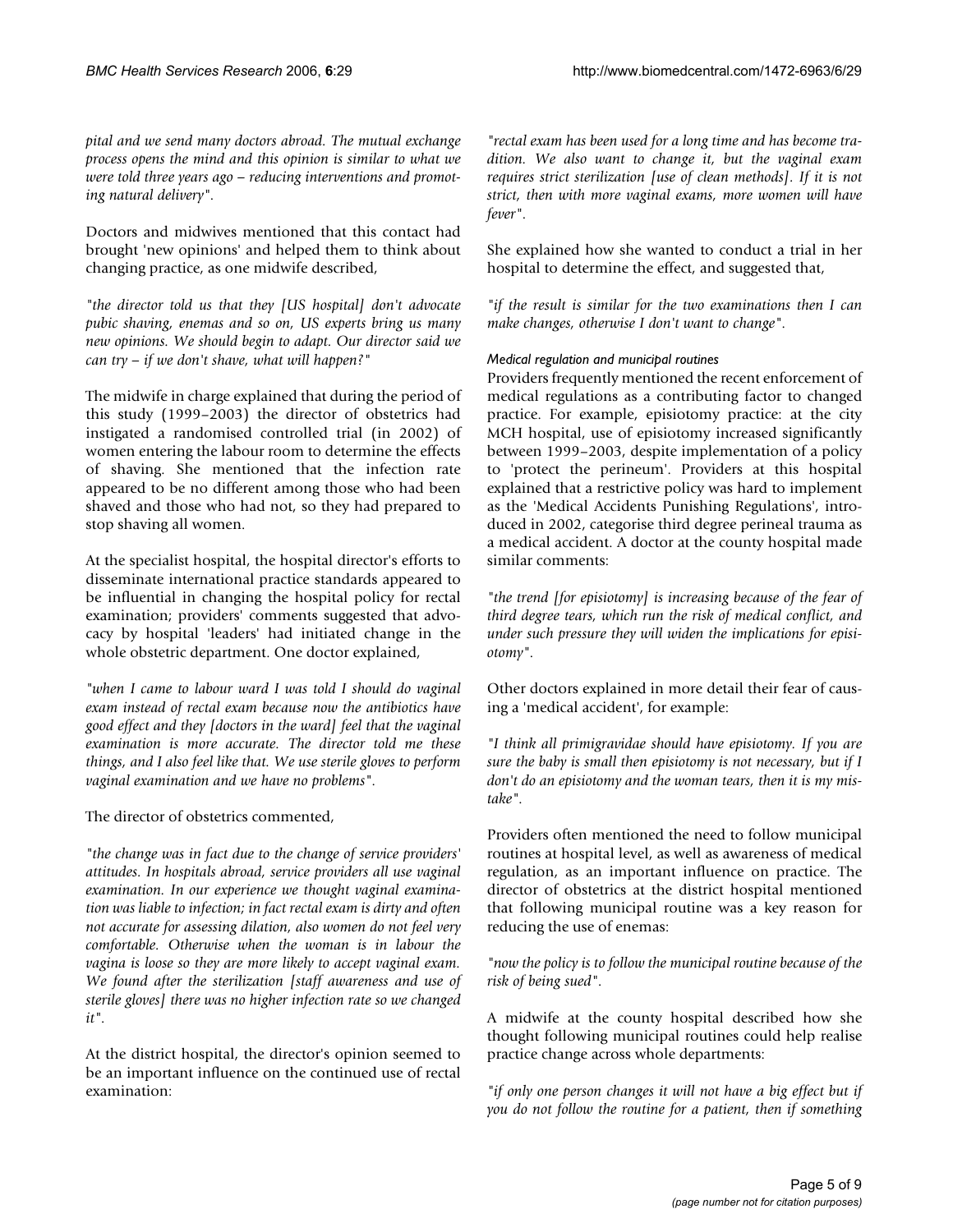|                                          | Specialist               |              | <b>City MCH</b> |              | District |                       | County      |              |
|------------------------------------------|--------------------------|--------------|-----------------|--------------|----------|-----------------------|-------------|--------------|
| Vaginal deliveries (women)               | 1999                     | 2003         | 1999            | 2003         | 1999     | 2003                  | 1999        | 2003         |
|                                          | $n = 75$                 | $n = 77$     | $N = 82$        | $n = 95$     | $n = 41$ | $n = 68$              | $n = 105$   | $n = 116$    |
| Avoid as routinet                        |                          |              |                 |              |          |                       |             |              |
| Episiotomy (%)                           | 70 (93)                  | 74 (96)      | 74 (90)         | 94 (99)*     | 36 (88)  | 63 (93)               | 68 (65)     | 88 (76)      |
| Pubic shaving                            | 0(0)                     | 0(0)         | 82 (100)        | 43 (45)**    | 39 (95)  | 68 (100)              | 98 (93)     | 102(88)      |
| Rectal examination                       | 71 (95)                  | $0(0)$ **    | 0(0)            | 0(0)         | 39 (95)  | 68 (100)              | 103(98)     | $105(91)$ *  |
| <b>Electronic FHR</b>                    | 75 (100)                 | 75 (97)      | 76 (93)         | 87 (92)      | 37 (90)  | 65 (96)               | $\vert$ (l) | 31 $(27)$ ** |
| Enemas                                   | $\mathsf{I}(\mathsf{I})$ | 0(0)         | (1)             | 0(0)         | 22(54)   | 2 $(3)$ <sup>**</sup> | 0(0)        | 5(4)         |
| Encourage as routinet                    |                          |              |                 |              |          |                       |             |              |
| Companionship during labour <sup>1</sup> | 6(8)                     | 12(16)       | 30(37)          | 45 (49)      | 38 (93)  | 62(93)                | 8(17)       | 9(9)         |
| Mobility during labour <sup>1</sup>      | 27(37)                   | 60 $(78)$ ** | 19(23)          | 47 $(51)$ ** | 23(56)   | $19(28)$ **           | 8(17)       | 31(29)       |
| Non-supine position in Labour            | 0(0)                     | I(I)         | 0(0)            | I(I)         | 0(0)     | 0(0)                  | 3(3)        | 1(0.9)       |

**Table 4: Obstetric practices during vaginal delivery (including vacuum and forceps delivery) in 1999 and 2003 by hospital in women surveyed**

**†** Procedures categorized with reference to research evidence from Cochrane Systematic Reviews

<sup>1</sup> Some women were directly sent to delivery room, so for companionship and mobility the sample size at the City MCH, District and County hospital in the follow-up study is 92, 67 and 106 respectively in 2003. In the 1999 study, the sample size of the Specialist and the County hospitals was 74 and 46 respectively.

 $*$  P-value < 0.05 (Chi<sup>2</sup> test)

 $**$  P-value  $< 0.01$  (Chi<sup>2</sup> test)

Data source: exit interviews with postpartum women

*happens, it will be your problem. If all doctors' opinion can change, then this situation will not happen"*.

#### *Women's preferences*

Staff at the district hospital stated that women's preference was now an important consideration in enema use, as one midwife explained,

*"if pregnant women don't want an enema, then we don't give them an enema, but before we only didn't give enemas when there was a contra- indication"*.

Another doctor suggested giving women more decisionmaking power changed the way they practice:

*"now we have a new opinion – to give patients the right to make decisions themselves, and if we want to do something for her we should give an explanation"*.

Some doctors at the urban hospitals mentioned that women's choice was an important influence on the number of Caesarean deliveries performed, and they thought this was due to the fact that some women insist on caesarean section, despite their efforts to persuade them to deliver normally. The director at the specialist hospital believed that as a doctor she should advocate for normal delivery, but

*"if the woman insists on CS, the doctor should respect the woman's choice, but clearly explain the risks of the operation to the woman and let her sign an informed consent form".*

The doctor in charge at the city MCH hospital thought that for women who insist on CS it is difficult to change their mind:

*"for some women a psychological problem exists. If she thinks that she can't accept vaginal delivery absolutely, she will feel uncomfortable in her mind".*

# **Discussion**

This is a small descriptive study including two time periods at four sites only; while it is likely that obstetric practice is similar in other provinces due to the standardised national guidelines and medical regulations, the findings and implications relating to factors influencing practice changes cannot necessarily be generalised to hospitals in other provinces or nationwide. We selected urban centres with a good reputation as these centres are expected to provide optimal performance in the Shanghai region.

A notable finding is the high Caesarean section rate across the four study sites; a pattern that showed little change from 1999–2003. There is an indication that self-decision making for Caesarean section increased over the four years at the study hospitals [30], and there is limited evidence from elsewhere in China that demand for Caesarean section is associated with women's belief that Caesarean delivery is safe for newborns and is less painful for the woman [31]. The extent to which maternal requests for caesarean delivery without medical indication are responsible for the increasing rate of caesarean sections is widely debated internationally [32-34]; a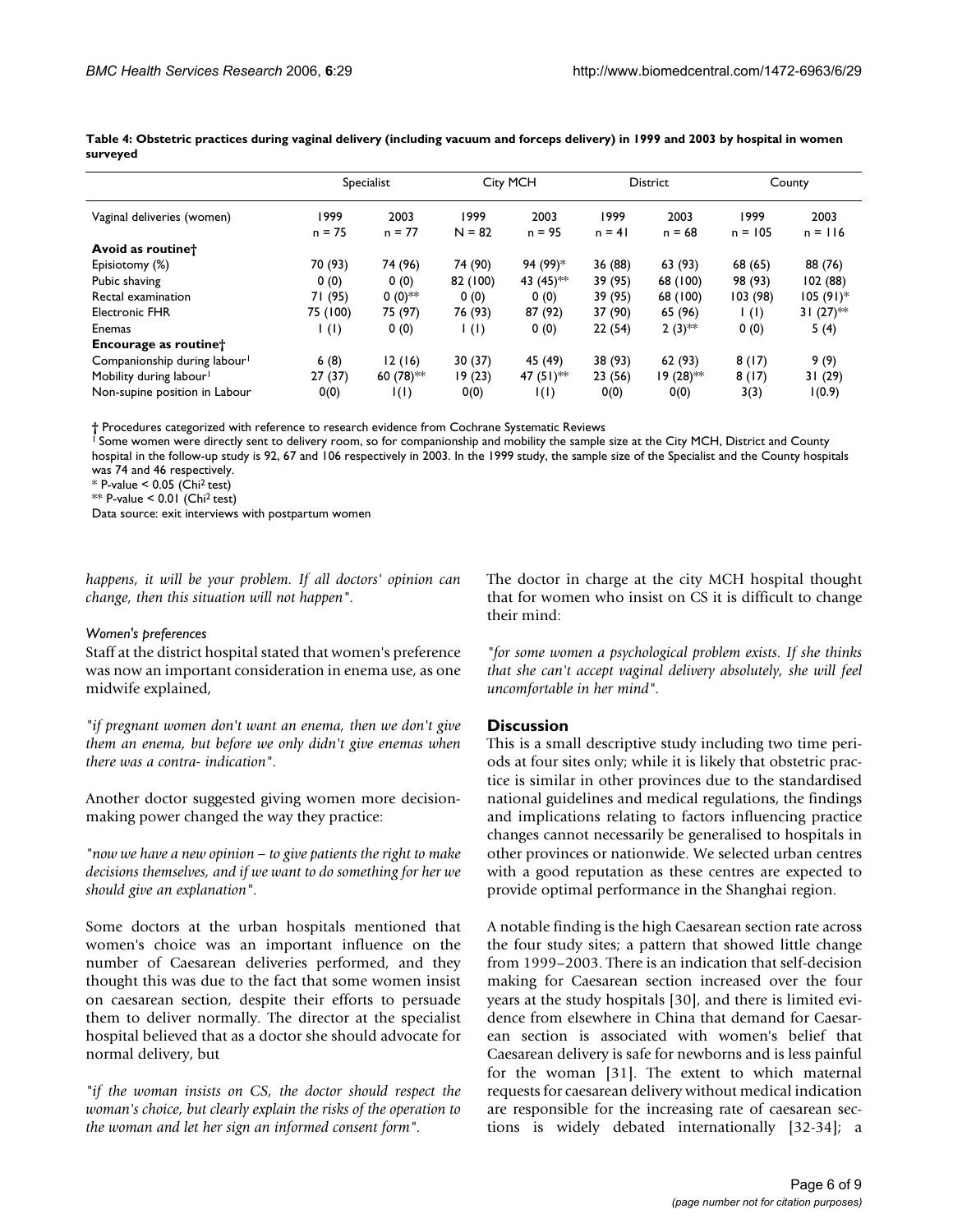#### **Table 5: What this study adds**

| What is already known on this subject                                                                                                                     |
|-----------------------------------------------------------------------------------------------------------------------------------------------------------|
| A gap between evidence and practice in managing normal labour is common in many countries.                                                                |
| Practice change is often influenced by opinion leaders.                                                                                                   |
| What this study adds                                                                                                                                      |
| In some hospitals in Shanghai there is a substantive gap between best practice derived from reliable evidence and actual practice.                        |
| Over four years (1999–2003), obstetric practice in these hospitals became more evidence-informed, with substantive changes in some routine<br>procedures. |
| Change towards evidence-informed practice was mainly influenced by the hospital director; change away from evidence-based practice was the                |
| result of legislation about medical accidents.                                                                                                            |
| Regional seminars about best practice seemed to have had little direct influence on change.                                                               |

Cochrane review is planned to inform this debate by comparing the effects of planned vaginal versus planned caesarean delivery [35].

We included in the analysis of obstetric procedures only women who delivered vaginally. It is possible that some of the procedures we measured may have influenced whether women delivered vaginally or not; however, the objective of our study was simply to explore routine procedures in vaginal births.

The study demonstrates practice changed in a few obstetric procedures over four years. There appeared to be no pattern in what procedure changed and which hospital it changed in. The direction of the change was, in all but one procedure, towards more evidence-based practice, with uncomfortable procedures such as enemas or rectal examinations being abandoned.

The changes at each hospital were different and the process of change was complex. We initially thought that the feedback to the each hospital after the 1999 survey was responsible for change, but the qualitative data demonstrated that there were multiple factors and the survey appeared not to play a part although it could have done indirectly by influencing the hospital director. Whilst it is to be expected that the hospital director is particularly influential in clinical practice, their influence in these hospitals appears high, and indicates that their endorsement of evidence-based change, and their interpretation of the evidence around each single procedure, is important. The change of hospital directors during the study period at the specialist and county hospitals might have played a particularly important role in the significant practice changes observed; at the specialist hospital, qualitative data suggest that the director's efforts to disseminate international practice standards was influential in changing policy for rectal examinations. It seems that the uptake and enthusiasm for change comes from the directors and other research on 'opinion leaders' has demonstrated this [14,36].

It is interesting that legislation to protect the women has actually led obstetricians to avoid reducing routine episiotomies. The legislation made perineal tear a clinical error and episiotomy rates stayed high; the qualitative data indicated that this was in spite of the evidence that routine episiotomy does not prevent third degree tears [23]. This change in practice is the equivalent to defensive practiceto avoid litigation rather than in the best interests of the patient.

There appeared to be some emerging evidence from the interviews of a more informed client base questioning practice; on the other hand, obstetric staff, exposed to evidence that does not support routine enemas may actually start offering choice. It is clear from work in South Africa that midwives informed about evidence based standards are frequently keen to abandon an enema, because they make a mess and create work [37]. It should also be considered that providers are obliged to give women more choice during childbirth, as this is what hospital policy dictates [20,38].

None of the interviews identified the dissemination of evidence-based concepts or information as central to the changes that took place. We cannot therefore easily determine any effect of the regional dissemination activities outlined in table 1. However, this does not rule out that they are important in sensitising clinicians to the need for change; and the mention in the qualitative data of the use of randomised trials to evaluate practice at the city MCH and district hospitals is an important indication of evidence-informed thinking. Similar findings were reported in the Leeds University maternity audit project, which measured compliance with evidence-based recommendations in 20 UK maternity units. The study found a shift in practice in line with evidence over an eight year period (1988 -1996), with little evidence of any planned dissemination or implementation activities at the maternity units; the authors comment on the difficulty in attributing the change to availability of evidence through the Cochrane Collaboration and national dissemination activities [3].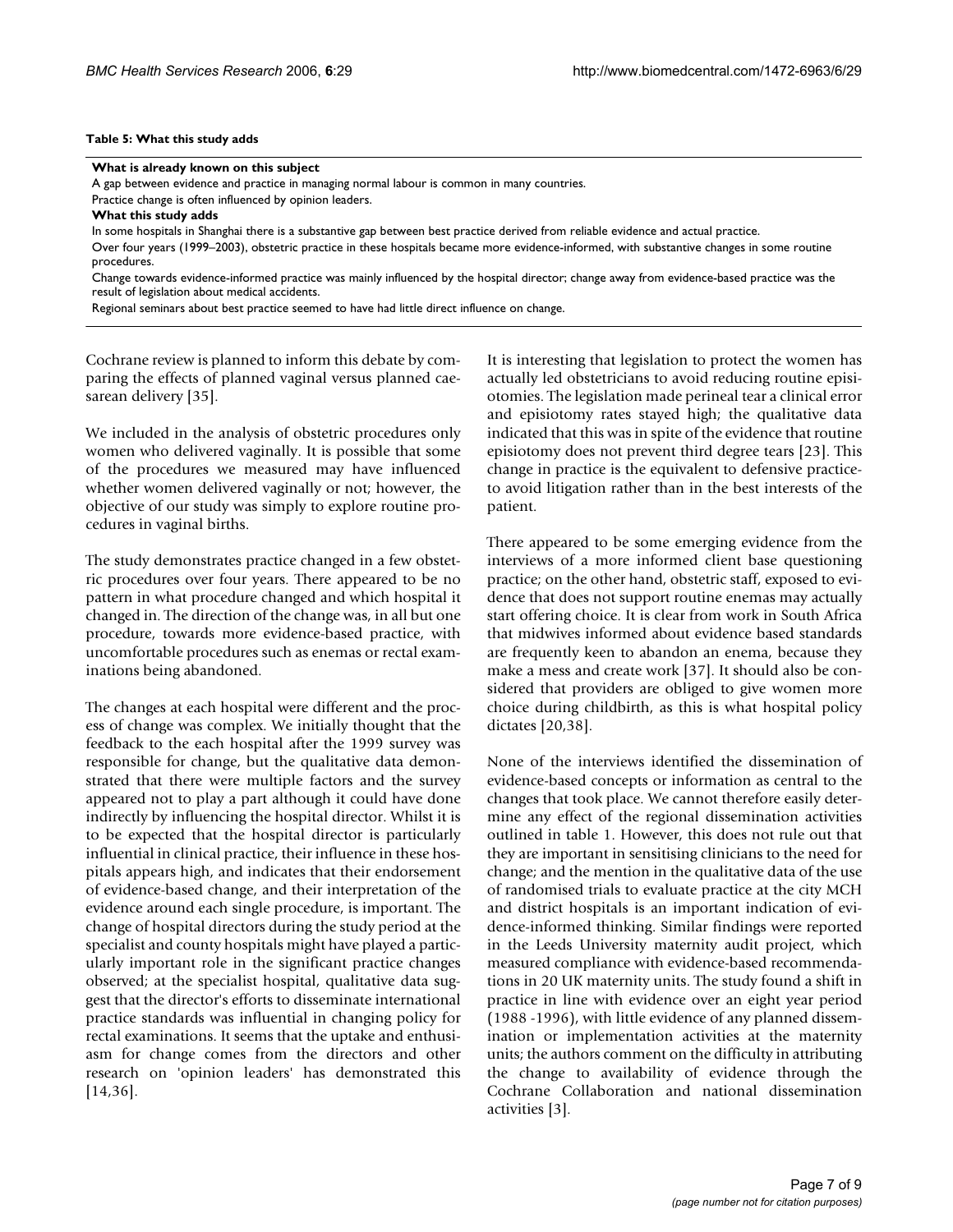# **Conclusion**

The study shows that there has been change in some obstetric practices in these selected hospitals. The strongest influences appear to be the hospital directors, and they were influenced by experts from abroad and practice in other countries, towards evidence-informed practice; and medical legislation in the country, which happened on this occasion to encourage a move away from evidencebased practice. Change does not appear to be directly related to the promotion of evidence-based practice in the region, although it may contribute indirectly.

### **Competing interests**

The author(s) declare that they have no competing interests.

# **Authors' contributions**

XQ designed the study, managed the research process and drafted the paper. HL collected and analysed data as part of a Masters thesis and helped write the paper. HS contributed to the objectives, design, data analysis, interpretation and writing. JL conducted the statistical analysis. PG contributed to the concept, design, provided methodological support and helped write the paper.

### **Acknowledgements**

This document is an output from a project funded by the UK Department for International Development (DFID) for the benefit of developing countries. The views expressed are not necessarily those of DFID.

# **References**

- 1. Qian X, Smith H, Zhou L, Liang J, Garner P: **Evidence based obstetrics in four hospitals in China: An observational study to explore clinical practice, women's preferences and provider's views.** *BMC Pregnancy and Childbirth* 2000, **1(1):**1.
- Smith H, Brown H, Hofmeyr GJ, Garner P: [Evidence-based obstet](http://www.ncbi.nlm.nih.gov/entrez/query.fcgi?cmd=Retrieve&db=PubMed&dopt=Abstract&list_uids=15034990)**[ric care in South Africa – influencing practice through the](http://www.ncbi.nlm.nih.gov/entrez/query.fcgi?cmd=Retrieve&db=PubMed&dopt=Abstract&list_uids=15034990) ['Better Births Initiative'.](http://www.ncbi.nlm.nih.gov/entrez/query.fcgi?cmd=Retrieve&db=PubMed&dopt=Abstract&list_uids=15034990)** *S Afr Med J* 2004, **94:**117-120.
- 3. Wilson B, Thornton JG, Hewison J, Lilford RJ, Watt I, Braunholtz D, Robinson M: **[The Leeds University maternity audit project.](http://www.ncbi.nlm.nih.gov/entrez/query.fcgi?cmd=Retrieve&db=PubMed&dopt=Abstract&list_uids=12108528)** *Int J Qual Health Care* 2002, **14(3):**175-181.
- 4. Kozak LJ, Weeks JD: **[US trends in obstetric procedures 1990–](http://www.ncbi.nlm.nih.gov/entrez/query.fcgi?cmd=Retrieve&db=PubMed&dopt=Abstract&list_uids=12153645) [2000.](http://www.ncbi.nlm.nih.gov/entrez/query.fcgi?cmd=Retrieve&db=PubMed&dopt=Abstract&list_uids=12153645)** *Birth* 2002, **29(3):**157-61.
- 5. Althabe F, Belizán JM, Bergel E: **Episiotomy rates in primiparous women in Latin America: hospital based descriptive study.** *Br Med J* 2002, **324:**945-6.
- 6. Madume-Butshe A, Dyall A, Garner P: **Routine episiotomy in developing countries.** *Br Med J* 1998, **316:**1179-80.
- 7. Cai WW, Marks JS, Chen CH, Zhuang YX, Morris L, Harris JR: **[Increased caesarean section rates and emerging patterns of](http://www.ncbi.nlm.nih.gov/entrez/query.fcgi?cmd=Retrieve&db=PubMed&dopt=Abstract&list_uids=9585744) [health insurance in Shanghai, China.](http://www.ncbi.nlm.nih.gov/entrez/query.fcgi?cmd=Retrieve&db=PubMed&dopt=Abstract&list_uids=9585744)** *Am J Public Health* 1998, **88(5):**777-80.
- 8. Savage W: **[The Caesarean section epidemic.](http://www.ncbi.nlm.nih.gov/entrez/query.fcgi?cmd=Retrieve&db=PubMed&dopt=Abstract&list_uids=15512539)** *J Obstet Gynaecol* 2000, **20(3):**223-225.
- 9. Leung GM, Lam TH, Thach TQ, Wan S, Ho LM: **[Rates of Cesarean](http://www.ncbi.nlm.nih.gov/entrez/query.fcgi?cmd=Retrieve&db=PubMed&dopt=Abstract&list_uids=11552964) [births in Hong Kong: 1987–1999.](http://www.ncbi.nlm.nih.gov/entrez/query.fcgi?cmd=Retrieve&db=PubMed&dopt=Abstract&list_uids=11552964)** *Birth* 2001, **28(3):**166-72.
- 10. **Comparative analysis of status of child health care in Beijing, Tianjin, Shanghai and Chongqing** [\[http://www.few.gov.cn/jcbg/](http://www.few.gov.cn/jcbg/kygg8.htm) [kygg8.htm\]](http://www.few.gov.cn/jcbg/kygg8.htm). (in Chinese)
- 11. Jiazeng H: **The trend of service delivery model in the world.** *Maternal and Child Health Care of China* 1998, **13(2):**113-114. (in Chinese)
- 12. NHS Centre for Reviews and Dissemination: **Getting evidence into practice.** *Effective Health Care Bulletin* 1999, **5(1):**1-16.
- 13. Grol R: **Beliefs and evidence in changing clinical practice.** *Br Med J* 1997, **315:**418-21.
- 14. Lomas J, Enkin M, Anderson G, Hannah W, Vayda E, Singer J: **[Opin](http://www.ncbi.nlm.nih.gov/entrez/query.fcgi?cmd=Retrieve&db=PubMed&dopt=Abstract&list_uids=2013952)[ion leaders vs audit and feedback to implement practice](http://www.ncbi.nlm.nih.gov/entrez/query.fcgi?cmd=Retrieve&db=PubMed&dopt=Abstract&list_uids=2013952) [guidelines.](http://www.ncbi.nlm.nih.gov/entrez/query.fcgi?cmd=Retrieve&db=PubMed&dopt=Abstract&list_uids=2013952)** *JAMA* 1991, **265(17):**2202-07.
- 15. Grol R: **[Improving the quality of medical care: building](http://www.ncbi.nlm.nih.gov/entrez/query.fcgi?cmd=Retrieve&db=PubMed&dopt=Abstract&list_uids=11722272) [bridges among professional pride, payer profit, and patient](http://www.ncbi.nlm.nih.gov/entrez/query.fcgi?cmd=Retrieve&db=PubMed&dopt=Abstract&list_uids=11722272) [satisfaction.](http://www.ncbi.nlm.nih.gov/entrez/query.fcgi?cmd=Retrieve&db=PubMed&dopt=Abstract&list_uids=11722272)** *JAMA* 2001, **286(20):**2578-85.
- 16. Eccles M, Grimshaw J, Walker A, Johnston M, Pitts N: **[Changing](http://www.ncbi.nlm.nih.gov/entrez/query.fcgi?cmd=Retrieve&db=PubMed&dopt=Abstract&list_uids=15680740) [behaviour of healthcare professionals: the use of theory in](http://www.ncbi.nlm.nih.gov/entrez/query.fcgi?cmd=Retrieve&db=PubMed&dopt=Abstract&list_uids=15680740) [promoting the uptake of research findings.](http://www.ncbi.nlm.nih.gov/entrez/query.fcgi?cmd=Retrieve&db=PubMed&dopt=Abstract&list_uids=15680740)** *J Clin Epidemiol* 2005, **58:**107-112.
- 17. Plsek P, Greenhalgh T: **The challenge of complexity in health care.** *Br Med J* 2001, **323:**625-8.
- 18. Greenhalgh T, Robert G, Macfarlane F, Bate P, Kyriakidou O: **[Diffu](http://www.ncbi.nlm.nih.gov/entrez/query.fcgi?cmd=Retrieve&db=PubMed&dopt=Abstract&list_uids=15595944)[sion of innovations in service organisations: systematic](http://www.ncbi.nlm.nih.gov/entrez/query.fcgi?cmd=Retrieve&db=PubMed&dopt=Abstract&list_uids=15595944) [review and recommendations.](http://www.ncbi.nlm.nih.gov/entrez/query.fcgi?cmd=Retrieve&db=PubMed&dopt=Abstract&list_uids=15595944)** *Milbank Q* 2004, **82(4):**581-629.
- 19. Eisenberg J: **[Globalise the evidence, localise the decision: evi](http://www.ncbi.nlm.nih.gov/entrez/query.fcgi?cmd=Retrieve&db=PubMed&dopt=Abstract&list_uids=12025980)[dence- based medicine and international diversity.](http://www.ncbi.nlm.nih.gov/entrez/query.fcgi?cmd=Retrieve&db=PubMed&dopt=Abstract&list_uids=12025980)** *Health Aff (Millwood)* 2002, **21(3):**166-68.
- 20. **Medical Accidental Punishing Regulations, 2002** [\[http://](http://news.xinhuanet.com/zhengfu/2002-04/15/content_358058.htm) [news.xinhuanet.com/zhengfu/2002-04/15/content\\_358058.htm\]](http://news.xinhuanet.com/zhengfu/2002-04/15/content_358058.htm). (in Chinese)
- 21. Basevi V, Lavender T: **Routine perineal shaving on admission in labour.** *Cochrane Database Syst Rev* 2000, **4:**CD001236.
- 22. Cuervo LG, Rodríguez MN, Delgado MB: **Enemas during labour.** *Cochrane Database Syst Rev* 1999, **4:**CD000330.
- 23. Carroli G, Belizan J: **Episiotomy for vaginal birth.** *Cochrane Database Syst Rev* 1999, **3:**CD000081.
- 24. Hodnett ED, Gates S, Hofmeyr GJ, Sakala C: **[Continuous support](http://www.ncbi.nlm.nih.gov/entrez/query.fcgi?cmd=Retrieve&db=PubMed&dopt=Abstract&list_uids=12917986) [for women during childbirth.](http://www.ncbi.nlm.nih.gov/entrez/query.fcgi?cmd=Retrieve&db=PubMed&dopt=Abstract&list_uids=12917986)** *Cochrane Database Syst Rev* 2003, **3:**CD003766.
- 25. Gupta JK, Hofmeyr GJ: **[Position for women during second stage](http://www.ncbi.nlm.nih.gov/entrez/query.fcgi?cmd=Retrieve&db=PubMed&dopt=Abstract&list_uids=14973980) [of labour.](http://www.ncbi.nlm.nih.gov/entrez/query.fcgi?cmd=Retrieve&db=PubMed&dopt=Abstract&list_uids=14973980)** *Cochrane Database Syst Rev* 2004, **1:**CD002006.
- 26. Lewis L, Webster J, Carter A, McVeigh C, Devenish-Meares P: **Maternal positions and mobility during first stage labour (protocol).** *Cochrane Database Syst Rev* 2002, **4:**CD003934.
- 27. Dean AG, Dean JA, Columbier D, Brendel KA, Smith DC, Burton AH, *et al.*: *Epi Info, Version 6: a word processing, database and statistics programme for public health on IBM-compatible microcomputers* Atlanta, Georgia: Centres for Disease Control and Prevention; 1995.
- 28. **SPSS for Windows, Rel. 11.5.** Chicago: SPSS Inc; 2001.
- 29. Ritchie J, Spencer L: **Qualitative data analysis for applied policy research.** In *Analysing qualitative data* Edited by: Bryman A, Burgess RB. London: Routledge; 1994:173-94.
- 30. Liang H, Qian X, Liang J: **A study on evidence-based obstetric care among four types of hospitals.** In *Masters thesis* Fudan University, Department of Maternal and Child Health; 2004. (in Chinese)
- 31. Sun CY, Wang YZ: **The analysis of the reason for high Cesarean section rate.** *Journal of Harbin Medical University* 2000, **34(3):**218-9. (in Chinese)
- 32. Minkoff H, Chervenak F: **[Elective primary cesarean delivery.](http://www.ncbi.nlm.nih.gov/entrez/query.fcgi?cmd=Retrieve&db=PubMed&dopt=Abstract&list_uids=12621140)** *N Engl J Med* 2003, **348:**946-50.
- 33. Penna L, Arulkumaran S: **[Cesarean section for non-medical rea](http://www.ncbi.nlm.nih.gov/entrez/query.fcgi?cmd=Retrieve&db=PubMed&dopt=Abstract&list_uids=14499986)[sons.](http://www.ncbi.nlm.nih.gov/entrez/query.fcgi?cmd=Retrieve&db=PubMed&dopt=Abstract&list_uids=14499986)** *Int J Gynaecol Obstet* 2003, **82:**399-409.
- 34. Wagner M: **[Choosing cesarean section.](http://www.ncbi.nlm.nih.gov/entrez/query.fcgi?cmd=Retrieve&db=PubMed&dopt=Abstract&list_uids=11089840)** *Lancet* 2000, **356:**1677-1680.
- 35. Lavender T, Hofmeyr GJ, Neilson JP, Kingdon C, Gyte G: **Caesarean section for non-medical reasons at term (Protocol).** *Cochrane Database Syst Rev* 2004, **1:**CD004660.
- 36. Thomson O'Brien MA, Oxman AD, Haynes RB, Davis DA, Freemantle N, Harvey EL: **Local opinion leaders: effects on professional practice and health care outcomes.** *Cochrane Database Syst Rev* 1999, **1:**CD000125.
- 37. Smith HJ: **Implementing evidence based obstetrics in a middle income setting: a qualitative study of the change process.** In *PhD thesis* University of Liverpool, School of Tropical Medicine; 2002.
- 38. **The guidelines of medical record writing (probation)** [[http:/](http://www.sunhaipeichang.com/Article/shpch/ylshg/ylfl/ylgchfl/200501/6529.html) [/www.sunhaipeichang.com/Article/shpch/ylshg/ylfl/ylgchfl/200501/](http://www.sunhaipeichang.com/Article/shpch/ylshg/ylfl/ylgchfl/200501/6529.html) [6529.html](http://www.sunhaipeichang.com/Article/shpch/ylshg/ylfl/ylgchfl/200501/6529.html)]. (in Chinese)
- 39. **The Baby Friendly Hospital Initiative (UNICEF)** [\[http://](http://www.unicef.org/programme/breastfeeding/baby.htm) [www.unicef.org/programme/breastfeeding/baby.htm\]](http://www.unicef.org/programme/breastfeeding/baby.htm)
- 40. **National Working Committee on Children and Women (Humane service for delivery is most natural)** [\[http://](http://www.people.com.cn/GB/kejiao/42/152/20020614/752443.html) [www.people.com.cn/GB/kejiao/42/152/20020614/752443.html](http://www.people.com.cn/GB/kejiao/42/152/20020614/752443.html)]. (in Chinese)